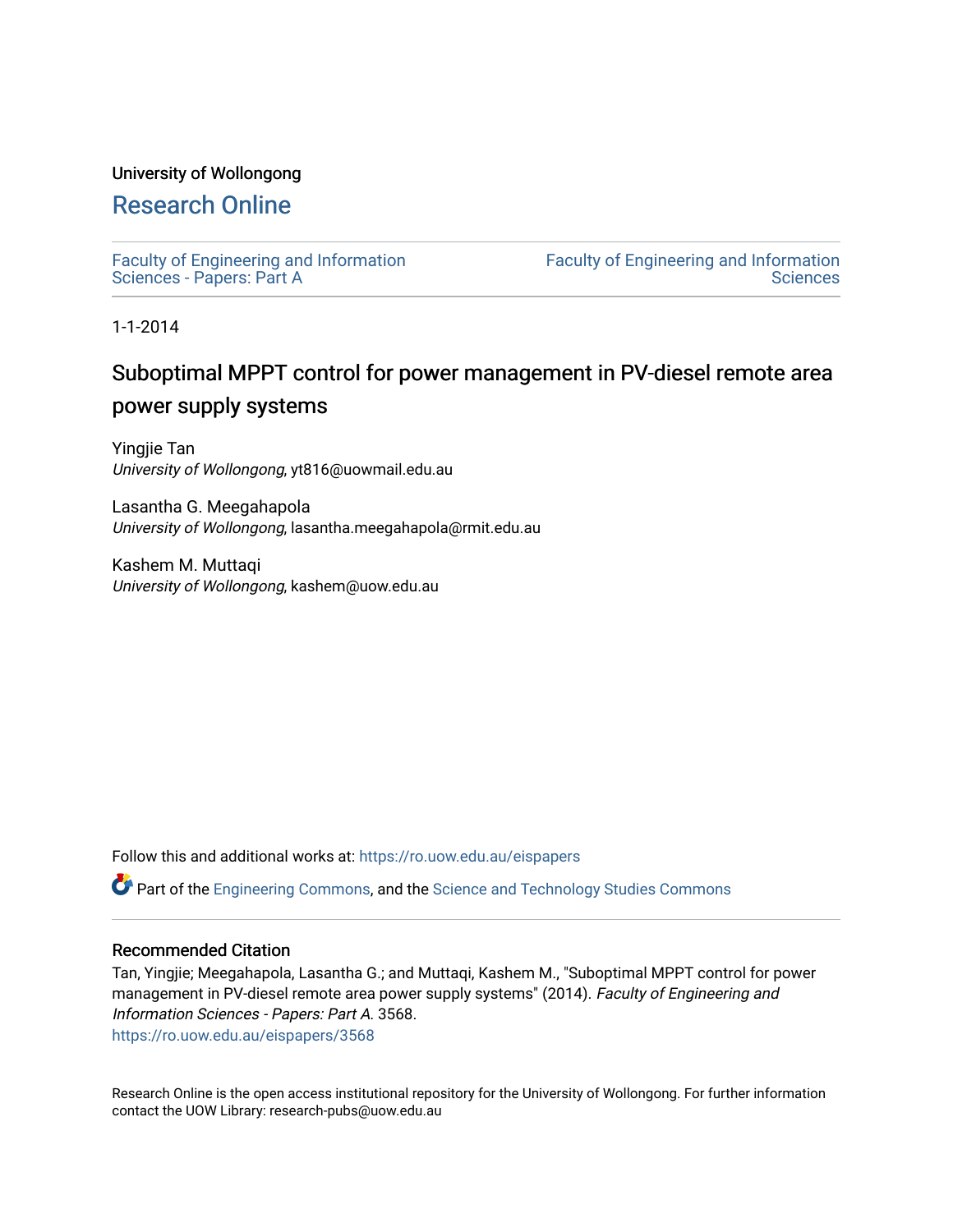# Suboptimal MPPT control for power management in PV-diesel remote area power supply systems

## Abstract

Maximum power point tracking (MPPT) is commonly being used in solar-photovoltaic (PV) power generation systems to maximise solar energy extraction. In this paper it is proposed to operate the solar-PV system at the suboptimal MPPT to manage power balance in a remote area power supply (RAPS) system. This is performed based on three different operating modes: 1) Frequency control mode; 2) Active power control mode; 3) MPPT control mode. The operating modes are decided based on the load level and the operating mode of the diesel generator (i.e. synchronous condenser mode or generator mode). This power management strategy balances the generation and load demand that requires transition between the three operating modes without using the dummy load. The proposed strategy is capable of extending the diesel generator life time and improves the operating efficiency of the diesel generator. Simulation studies are carried out to validate the effectiveness of the suboptimal MPPT control strategy in a PV-Diesel RAPS system, and have shown that the proposed strategy can seamlessly maintain power balance in the RAPS system while maintaining the voltage and frequency within stipulated limits. Substantial cost savings can also be achieved in long run due to the life time extension and efficiency improvement of the diesel generator.

# Keywords

mppt, systems, control, power, management, pv, diesel, suboptimal, remote, area, supply

# **Disciplines**

Engineering | Science and Technology Studies

## Publication Details

Y. Tan, L. Meegahapola & K. M. Muttaqi , "Suboptimal MPPT control for power management in PV-diesel remote area power supply systems," in Industry Applications Society Annual Meeting, 2014 IEEE, 2014, pp. 1-8.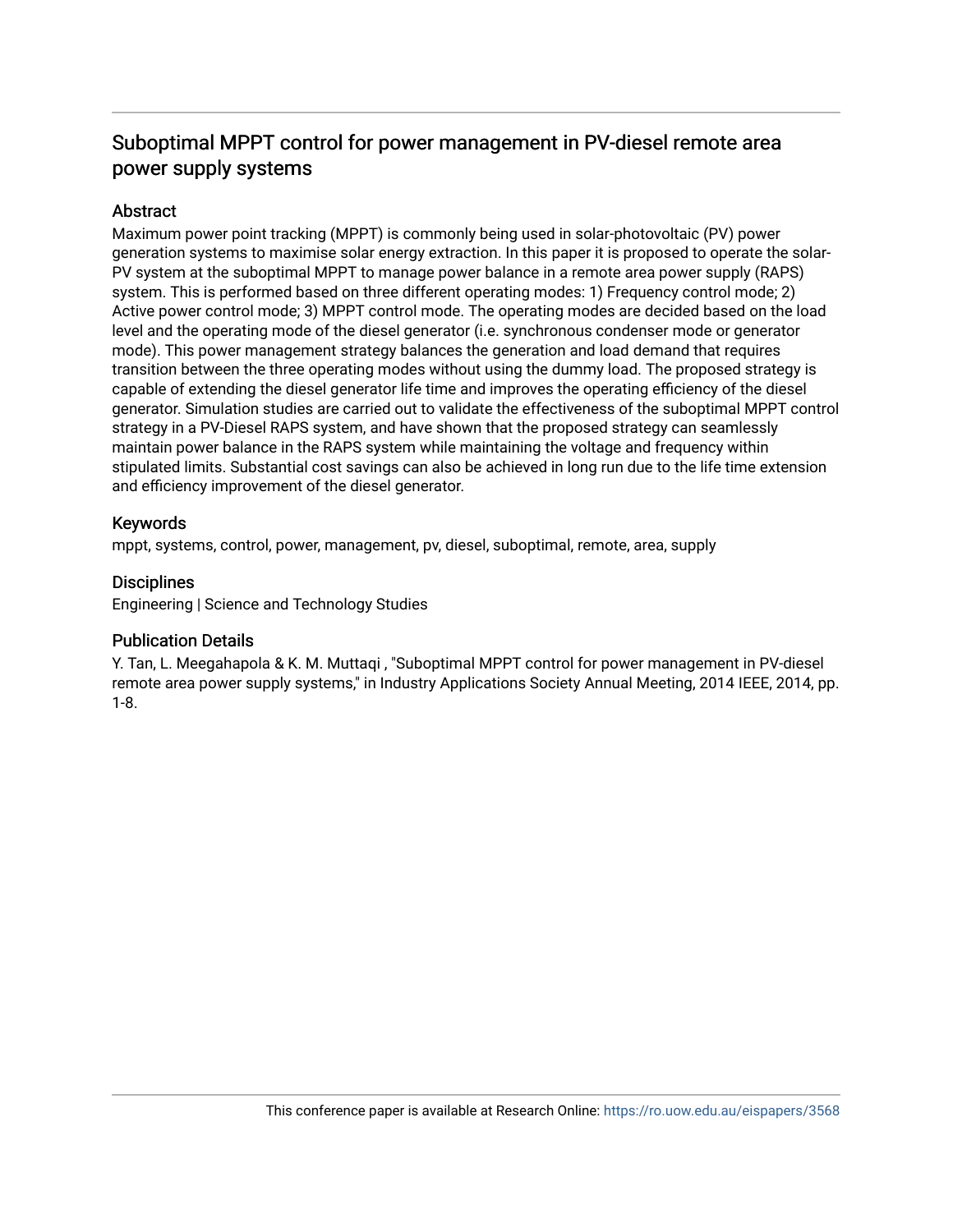# Suboptimal MPPT Control for Power Management in PV-Diesel Remote Area Power Supply Systems

Yingjie Tan

Student Member, IEEE School of Electrical, Computer and Telecommunications Engineering University of Wollongong New South Wales 2500, Australia yt816@uowmail.edu.au

Lasantha Meegahapola Member, IEEE School of Electrical, Computer and Telecommunications Engineering University of Wollongong New South Wales 2500, Australia lasantha@uow.edu.au

 *Abstract***—Maximum power point tracking (MPPT) is commonly being used in solar-photovoltaic (PV) power generation systems to maximise solar energy extraction. In this paper it is proposed to operate the solar-PV system at the suboptimal MPPT to manage power balance in a remote area power supply (RAPS) system. This is performed based on three different operating modes: 1) Frequency control mode; 2) Active power control mode; 3) MPPT control mode. The operating modes are decided based on the load level and the operating mode of the diesel generator (i.e. synchronous condenser mode or generator mode). This power management strategy balances the generation and load demand that requires transition between the three operating modes without using the dummy load. The proposed strategy is capable of extending the diesel generator life time and improves the operating efficiency of the diesel generator. Simulation studies are carried out to validate the effectiveness of the suboptimal MPPT control strategy in a PV-Diesel RAPS system, and have shown that the proposed strategy can seamlessly maintain power balance in the RAPS system while maintaining the voltage and frequency within stipulated limits. Substantial cost savings can also be achieved in long run due to the life time extension and efficiency improvement of the diesel generator.** 

*Index Terms—***Diesel generator, frequency control, maximum power point tracking (MPPT), photovotaic (PV), power management, remote area power supply (RAPS) system, voltage control.** 

#### I. INTRODUCTION

Remote area power supply (RAPS) systems operate independently from large commercial power systems, and it is an ideal option for electrically "isolated" areas where connection to the utility grid is costly or technically challenging. Diesel has been used as the dominant energy resource in many early RAPS systems [1]. The diesel engine generator (DEG) has the advantage of high reliability, but environmental and economic factors prohibit its continuing expansion. Diesel price is increasing and it puts heavy burden on the electricity consumers. Additionally, greenhouse gas emission and air pollution caused by diesel combustion adversely affect the environment. Another constrain is its poor efficiency under low load condition. Usually, the load in a RAPS system fluctuates frequently, and may result in very low load factor. The DEGs in diesel-only RAPS systems are commonly oversized to meet the peak demand, and operating efficiency can be low during the off-peak period. Therefore, utilisation of renewable energy resources in RAPS systems has gained wide attention.

Solar energy is one of the promising renewable energy resources, and it is gaining popularity among many power utilities around the world. Profiting from its low susceptibility to geographical position, and its ease of installation, solar energy is widely being used in RAPS systems. Moreover, integration of PV arrays reduces the operating cost and greenhouse gas emissions [2]. Maximum power point tracking (MPPT) techniques ensure photovoltaic (PV) generation unit extracting maximum energy from the irradiance on the surface of PV arrays. Variable MPPT techniques have been proposed in the published literature [3, 4], whereas perturbation and observation (P&O) method and incremental conductance (IC) method are popular techniques for majority of authors [5, 6].

Kashem M. Muttaqi Senior Member, IEEE School of Electrical, Computer and Telecommunications Engineering University of Wollongong New South Wales 2500, Australia kashem@uow.edu.au

Power management in a RAPS system is more challenging than the utility grid, since there is usually no dominant energy resource in RAPS systems, especially when non-schedulable renewable energy resources are utilised. Both active power and reactive power requirement can be balanced between generation and load demand to achieve frequency and voltage regulation of the RAPS system. Storage system can effectively mitigate the impact of active power fluctuations in a RAPS system. The energy storage component absorbs surplus energy when generation is more than sufficient to supply power to the load, and injects power when energy deficit occurs in the system [7]. Nevertheless, the capital investment for storage system is quite high, and the operation and maintenance (O&M) cost also adds to the energy cost. Physical dummy load can be mounted to consume extra energy, preventing the storage system from overcharging [8]; and a dump power control technique was suggested in [9] which alleviates the requirement for a dump load. Reactive power management is vital for voltage regulation in RAPS systems. Synchronous machine (SM) is capable of supplying reactive power through excitation control, and hence the machine can operate as a synchronous condenser to regulate voltage without producing or consuming active power [8]. Electronically interfaced energy resources (e.g. solar-PV, wind generators) can also provide reactive power support [10], however, a large capacitor is required for the inverter.

 In [7], authors have proposed to turn off the diesel generator when summation of PV generation and stored energy is adequate to fulfil the load demand, hence the battery energy storage system emulates the grid response while the PV generator operates at the MPPT mode. Therefore, the battery energy storage system is required to supply both active and reactive power for the RAPS system. The PV-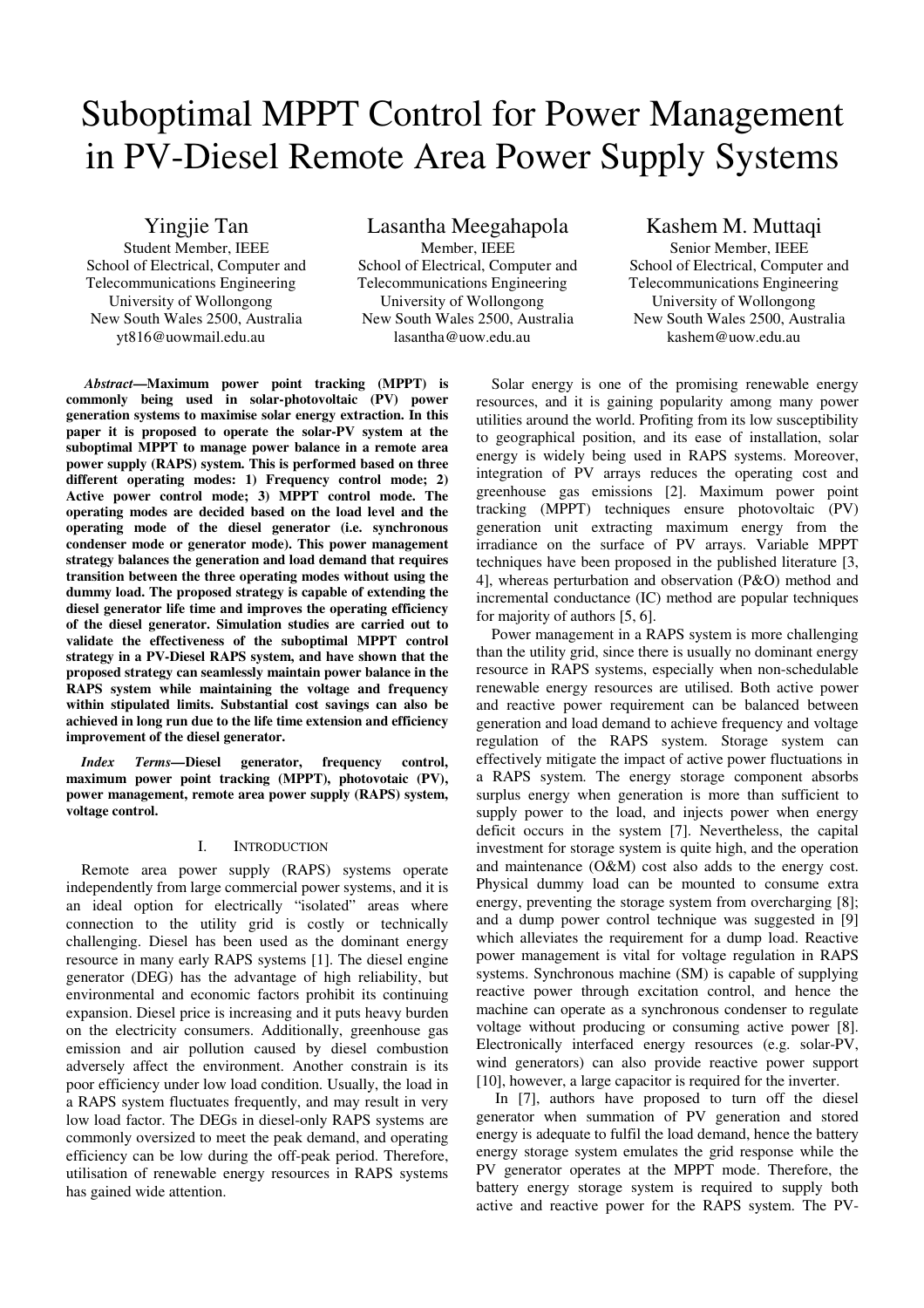diesel RAPS system proposed in [11] shares the load demand between the PV generator and the DEG without using an energy storage system. The DEG will supply only a low load demand in comparison to the PV generator in order to maximise the DEG efficiency, however the fuel savings will not be maximised as the DEG supplies power even when the PV generation can fulfil the load demand. Additionally, the maximum power point (MPP) and the operating point for tailored power output are determined using a lookup table which is defined as "quasi seeking" algorithm by [4]. This kind of estimation method depends on the parameters of the PV generator, and the integrity of the empirical data is essential for an accurate estimation.

In this paper, a low cost hybrid RAPS system is built by integrating a PV generator into DEG-dominated RAPS system. Energy storage and dump load are not implemented, and DEG is expected to be operated optimally to maximise the fuel savings. Therefore, a suboptimal MPPT control strategy is proposed for the PV generator to maintain the power balance at the RAPS system. Based on the irradiance level, three operating modes are defined for the PV generator depending on the load level: 1) Frequency control mode; 2) Active power control mode; 3) MPPT control mode. The DEG operating mode (i.e. synchronous condenser mode or generator mode) is determined to coordinate with the PV generator. The RAPS system may transit between different operating modes to match with the variability of the load demand.

The remainder of the paper is organised as follows: Section II presents the system components modelling. Section III discusses the MPPT strategies and the proposed power management strategy. Case studies are presented in Section IV and Section V outlines the concluding remarks.

#### II. SYSTEM MODELLING

The main objective of this study is to integrate PV generator into diesel-dominated RAPS system to maximise fuel savings while excluding the requirement for an energy storage system and a dummy load. The proposed RAPS system is presented in Fig. 1. A two-stage converter converts the DC power generated by the PV array to AC. The boost converter regulates the operating point of the PV array whereas the inverter produces sinusoidal voltages while maintaining the voltage on the DC-link constant. The diesel engine drives the SM through a clutch. When the clutch is engaged, the SM can operate as a generator. Otherwise, the SM operates as a synchronous condenser. The detailed

modelling of the PV generator and DEG is discussed in following subsections.

#### *A. PV generator modelling*

Architecture of the proposed PV-diesel RAPS system shown in Fig. 1 consists of PV inverter and boost converter with solar panels, synchronous machine with diesel engine and load. As shown in Fig. 1, the equivalent circuit of a PV module is composed of a current source *I<sup>s</sup>* , a parallel diode, a parallel resistor  $R_p$ , and a series resistor  $R_s$ . The voltage across the two terminals of the module is  $V_m$ . The mathematical representation of the equivalent circuit has the following form:

$$
I_m = I_s - I_r \left[ \exp(\frac{q(V_m + I_m R_s)}{\eta kT}) - 1 \right] - \frac{V_m + I_m R_s}{R_p} \quad (1)
$$

where  $I_m$  is the module output current and  $I_s$  is the photocurrent which is proportional to the solar irradiance. The  $I_p$  is the current through the parallel resistance and  $I_d$ through the diode. *I<sup>r</sup>* is the diode reverse saturation current, *q* is the electrical charge (1.6  $\times$  10<sup>-19</sup> C),  $\eta$  is the p-n junction quality factor, *k* is the Boltzmann constant (1.38  $\times$  10<sup>-23</sup> J/K), and *T* is the ambient temperature (in Kelvins).

To obtain the required power output, a multitude of PV modules are connected in series and in parallel to form PV arrays. The terminal voltage of the PV arrays symbolised as *V* in Fig. 1. The electrical parameters of the PV module used in this paper under standard test conditions (STC) are listed in the Appendix. The nonlinear current-voltage relationship of the PV module, which is known as the *I*-*V* photovoltaic characteristics, is presented by the dashed curves in Fig. 2. Hence, the relationship between power output and terminal voltage, which is defined as PV power characteristic, can also be determined and shown as solid curves in Fig. 2. It can be seen from the power characteristic curve that the MPP marked with red circle, presents for each solar irradiation level. The MPP can be tracked with a MPPT strategy to maximise the solar energy extraction.

Voltage oriented vector control [10] is a common method to control the interface inverter of the PV generator. If the direct-quadrant (*d-q*) reference frame rotates synchronously with d-axis aligned with grid voltage, then the active power and reactive power supplied by the inverter can be controlled by the d-axis component and q-axis component of the current respectively, which is given by:

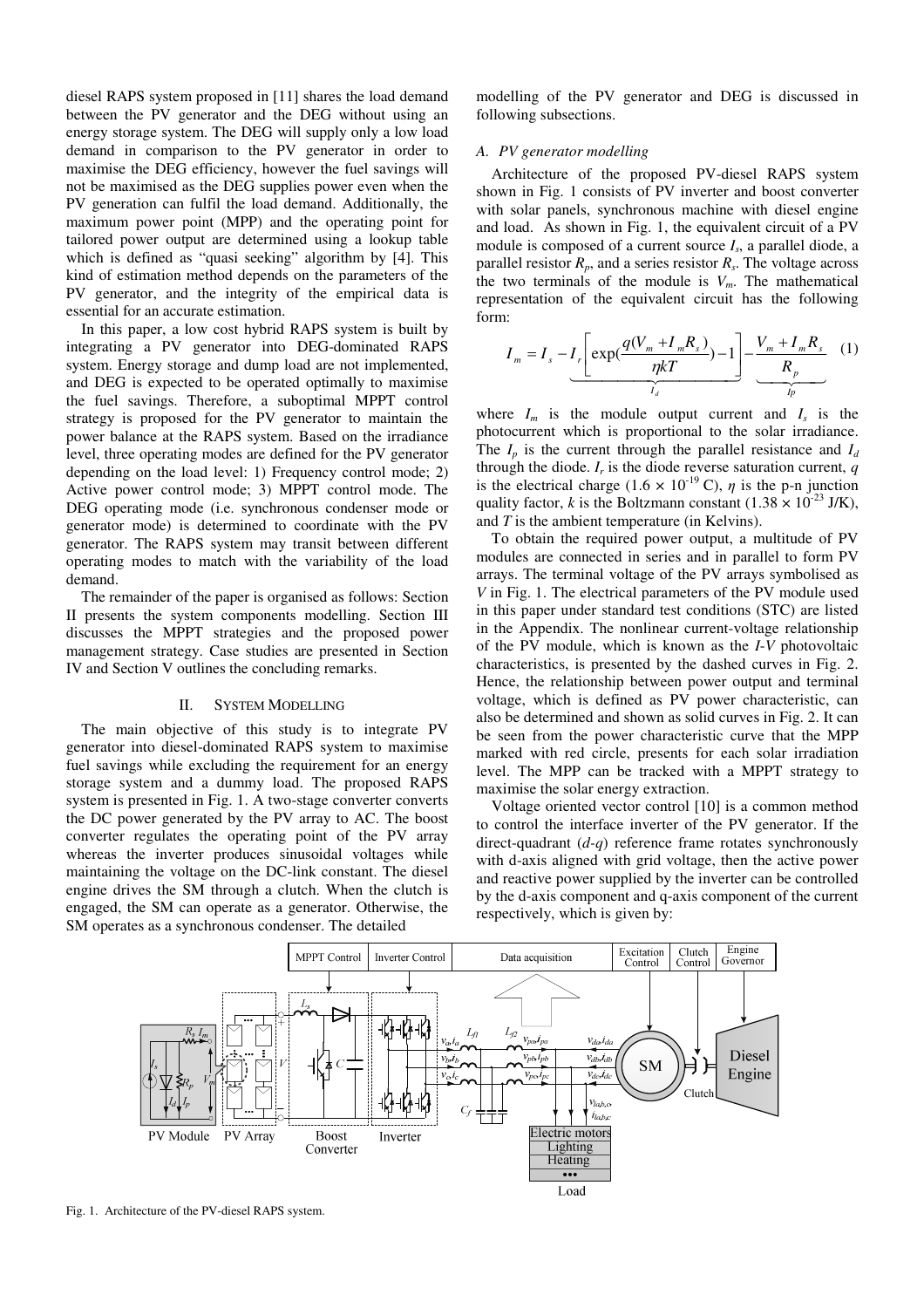

Fig. 2 *I-V* characteristic and power characteristic of a PV module.

$$
P_{p\text{v}} = \frac{3}{2} v_{pd} i_{pd}
$$
  

$$
Q_{p\text{v}} = -\frac{3}{2} v_{pd} i_{pq}
$$
 (2)

where  $P_{PV}$  and  $Q_{PV}$  are the active and reactive power respectively,  $i_{pd}$  and  $i_{pq}$  are d-axis and q-axis component of the current, and  $v_{pd}$  is the d-axis component of voltage at the point where PV generator connects to the grid. The voltage equations in the d-q reference frame take the form:

$$
v_d = L_f \frac{di_{pd}}{dt} - L_f \omega_0 i_{pq} + R_f i_{pd} + v_{pd}
$$
  

$$
v_q = L_f \frac{di_{pq}}{dt} - L_f \omega_0 i_{pd} + R_f i_{pq} + v_{pq}
$$
 (3)

where  $v_d$  and  $v_q$  are the d-axis and q-axis component of the inverter output voltage respectively,  $R_f$  and  $L_f$  are the interfacing filter resistance and inductance respectively,  $\omega_0$  is the synchronous frequency, and  $v_{pq}$  is the q-axis component of the PV generator terminal voltage. With d-axis of the d-q reference frame aligns with the grid voltage,  $v_{pq}$  normally equals to zero. When  $R_f$  is small compared with  $L_f$ , the  $R_f$ term can be neglected.

In this study, DEG supplies the entire reactive power required in the RAPS system as PV generator produces no reactive power. Hence, the q-axis current reference  $i_{ar}$  is set to zero. In this regard the reference of the d-axis current component  $i_{dr}$  is generated from the DC-link voltage regulator. A proportional-integral (PI) controller is used to regulate the inverter input DC voltage  $V_{DC}$  to the reference value  $V_{DCr}$  and generate the d-axis current reference. Therefore, the controller for the inverter can be described using the block diagram in Fig. 3 and main parameters of the inverter are listed in Appendix.

#### *B. Diesel engine generator modelling*

The diesel engine consumes fuel and produces mechanical torque based on the governor response. The basic block diagram shown in Fig. 4 models the controller with a secondorder transfer function, and the fuel injection actuator with a third-order transfer function. A time delay  $T<sub>D</sub>$  is added into the model to represent the time delay between the fuel injection and mechanical torque developed at the shaft of the diesel engine [12]. As claimed in [13], the engine speed in per unit is approximated by:

$$
\omega = \frac{1}{2H_d} \int (T_d - T_c) dt
$$
 (4)



Fig. 3 Block diagram of the PV inverter controller.



Fig. 4 Diesel engine and governor block diagram.

where  $H_d$  is the diesel engine inertia constant,  $T_d$  is the engine mechanical torque, and  $T_c$  is the transmitted torque from engine to SM which is given by:

$$
T_c = \begin{cases} 0, & \text{Clutch disappeared} \\ \frac{H_s T_d + H_d T_s}{H_s + H_d}, & \text{Clutch engaged} \end{cases}
$$
(5)

where  $H_s$  and  $T_s$  are the inertia constant and electrical torque of the SM respectively.

The exciter of the SM given in [14] is used for this study. The main parameters of the diesel engine generator are given in the Appendix.

#### III. POWER MANAGEMENT STRATEGY

Both the DEG and the PV generator are capable of managing active and reactive power as described in Section II. DEG regulates the active and reactive power through diesel engine governor and SM exciter respectively, whereas d-axis and q-axis components of inverter current control the active power and reactive power from the PV generator respectively. This section presents the traditional power management strategy for the PV generator, and the proposed power management strategy for the PV-Diesel RAPS system.

#### *A. MPPT strategy for Solar-PV*

In grid-connected PV generation systems, the MPPT is a common approach to determine the optimal operating point to maximise the solar energy extraction. The PV generation system operates as a current source while extracting maximum energy from the solar irradiance. If required, the PV generator can provide voltage support for the grid by supplying or absorbing reactive power. The perturbation and observation (P&O) method, and incremental conductance (IC) method are two commonly used MPPT strategies for solar-PV systems. The P&O method is implemented by imposing periodic positive or negative perturbations for the terminal voltage of the PV array. If the varying direction (increase or decrease) of the PV output power is the same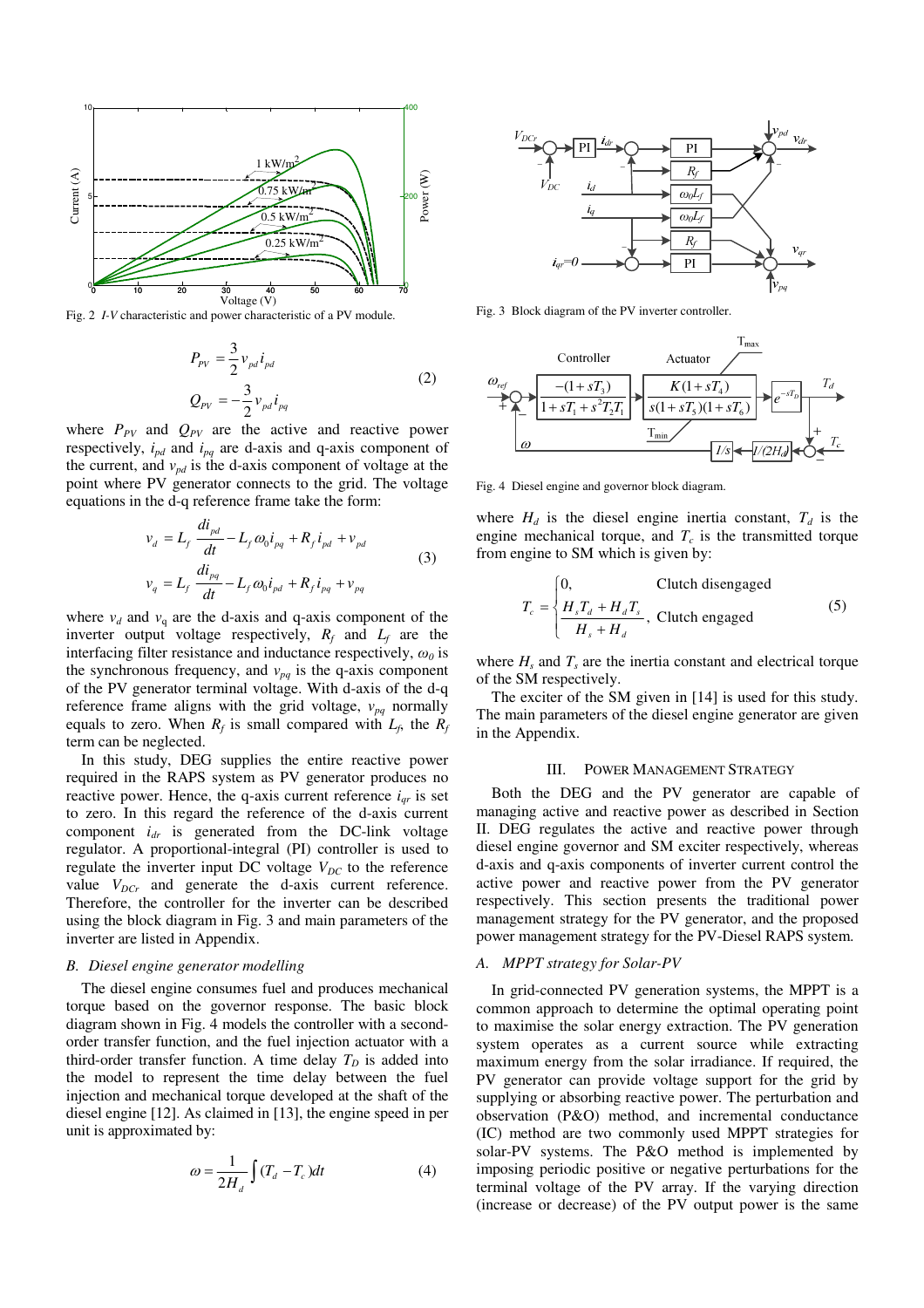with the varying direction of the terminal voltage, then the same voltage perturbation is applied to the next step. Otherwise, a voltage perturbation of opposite polarity with the present step perturbation is imposed in the next step. The P&O has the advantage of ease of implementation whereas sudden irradiance variation may confuse the controller and oscillations around the MPP are inevitable [15]. The IC algorithm is claimed to be able to overcome the drawbacks of P&O [15]. IC is based on the fact that the derivative of the power with respect to the voltage at MPP is zero. Hence, the following equation is derived.

$$
\frac{dI}{dV} + \frac{I}{V} = 0\tag{6}
$$

By adding a simple PI controller, the IC method performance can be improved with less oscillation in steady-state and improve the tracking performance [3].

#### *B. Proposed Suboptimal MPPT strategy*

In a PV-diesel RAPS system without energy storage, if the typical MPPT strategy is implemented, dummy load should be used to consume the surplus energy when the generation is greater than load demand. In addition, DEG may operate at a very light loading level when the PV generator is operating at the MPP, which deteriorates the DEG life time and operating efficiency. Therefore, it is beneficial for the PV generator to tailor its power output deliberately in some situations, i.e. operating at suboptimal power point. In this way, dummy load can be eliminated whereas low loading limit can also be guaranteed for the DEG. Consequently, DEG life time can be prolonged and operating efficiency can be improved. In this paper, IC MPPT algorithm is used to detect the MPP at a particular irradiation level and stores the maximum power value  $P_{MPP}$ . Based on the comparison between the maximum power and load demand *Pload*, a proper operating mode for the PV generator can be chosen from the three possible operating modes:

1) If the maximum power is larger than load demand, the PV generator operates in frequency control mode and shifts to a suboptimal operating point to match with the load.

$$
P_{MPP} > P_{load} \tag{7}
$$

2) If the maximum power is less than the load by more than the designed minimum loading level, the PV generator runs in the MPPT mode.

$$
P_{MPP} < P_{load} - P_{min} \tag{8}
$$

3) If the load drops in the range between the previous two cases, power control mode is applied to the PV generator and results in a suboptimal operating point.

$$
P_{load} - P_{min} < P_{MPP} < P_{load} \tag{9}
$$

The decision making process is illustrated in Fig. 5.

#### *C. Power management in PV-diesel system*

Both the PV generator and the diesel generator are capable of providing voltage support to the RAPS system. However, by demanding reactive power from the PV generator, the PV interfacing inverter requires additional MVA capacity. Contrarily, SM absorbs or injects reactive power through excitation control. Therefore, the DEG has been assigned for reactive power management.

As far as active power is concerned, the RAPS system may operate in following three different modes depending on the operating mode of the PV generator.

*Mode I*: If the PV generator operates in frequency control mode, no active power is demanded from the DEG. However, SM should operate in synchronous condenser mode to regulate voltage in the RAPS system though excitation control. The clutch mounted on the diesel engine shaft and the SM shaft is disengaged to separate the SM from the diesel engine, and the diesel engine is shutdown. The PV generator establishes the RAPS system frequency and supplies active power to match with load. As shown in Fig. 6, by shifting the PV array terminal voltage on the power characteristic curve, the power output can be adjusted to a suboptimal point to match with the load. The left side of the MPP is chosen for power regulation.

*Mode II*: In this mode as indicated by the diagonal-line shaded region of Fig. 6, the load satisfies (9). In order to reduce the operation and maintenance (O&M) cost, the loading level of the diesel engine generator is expected to be above a predesigned value. Hence, power control mode forces PV generator to compromise the MPPT strategy and adjusts its operating point to ensure minimum loading for the DEG. The active power setting for the PV generator is defined by:



Fig. 5 Suboptimal MPPT control strategy.



Fig. 6 PV-Diesel RAPS system operating modes.



Fig. 7 RAPS system operating mode transition.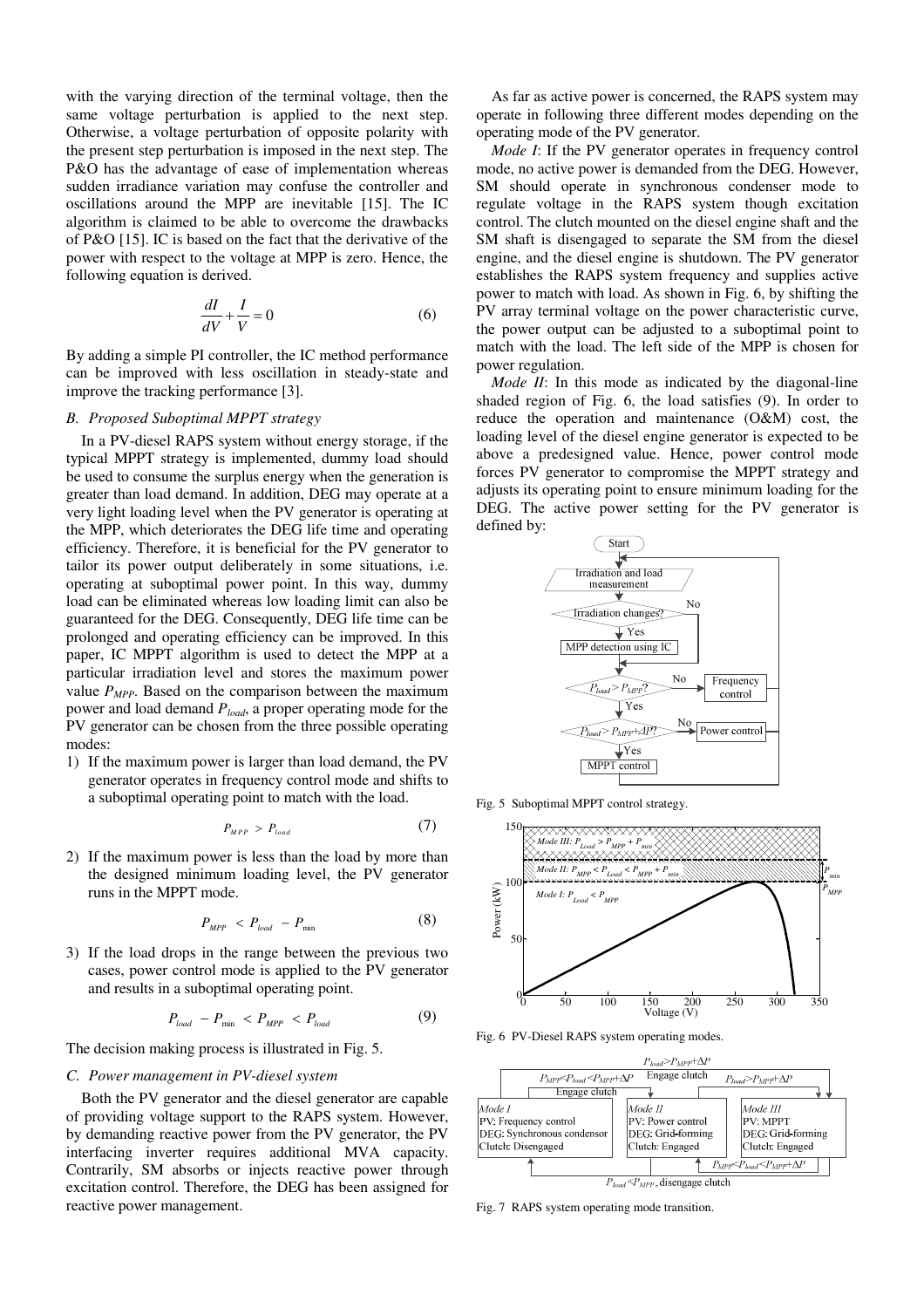$$
P_{\text{pv}} = P_{\text{load}} - P_{\text{min}} \,. \tag{10}
$$

The DEG operates in grid-forming mode and regulates both the frequency and voltage in the system. The clutch connecting engine shaft and machine shaft should be engaged to transfer mechanical torque from the engine to the machine.

*Mode III*: When load demand exceeds  $(P_{MPP} + P_{min})$  as shown in the diamond shaded region of Fig. 6, PV generator can operate at the MPP, whereas DEG is loaded above its lower loading limit. Like *Mode II*, DEG establishes the RAPS system and manipulates system frequency and voltage by diesel engine governor and SM excitation control. PV generator is controlled under MPPT strategy. Clutch needs to be engaged in this mode as with *Mode II*. The active power produced by diesel generator can be determined using:

$$
P_d = P_{load} - P_{MPP} \tag{11}
$$

The details of the transition logic between the system operating modes mentioned above are illustrated in Fig. 7.

#### *D. Clutch control*

Clutch transforms RAPS system operation mode from *Mode I* to other two modes or from other two modes to *Mode I*. When the clutch is engaged, the SM rotates at the same speed as the diesel engine, and the engine drives the machine to operate in generator mode. When the clutch is disengaged, the two shafts rotate at their own speeds, and the machine operates at the synchronous condenser mode without generating any active power. The PV maximum power is compared with the load, if the load is less than the maximum power, then the clutch disengages. Otherwise, clutch should be engaged. To engage the clutch, the following two requirements should be satisfied.

1) Load demand is greater than the maximum available PV power.

$$
P_{load} > P_{MPP} \tag{12}
$$

2) The speed difference of the diesel engine shaft and SM shaft should be less than  $\varepsilon$ , i.e.

$$
\left| \omega_d - \omega_s \right| < \varepsilon \tag{13}
$$

where  $\varepsilon$  is taken as  $10^{-5}$  [13] in this paper. The clutch controller is presented in Fig. 8.

#### IV. CASE STUDIES

A RAPS system with PV generator and diesel engine generator is built in MATLAB/Simulink using the SimPowerSystems toolbox. The diesel generator has a capacity of 275 kVA and PV generator is rated at 100 kW under STC. The size of the system components can be determined using the approach used in [16]. The component sizing is processed in an iterative manner until the system reliability denoted by loss of load expectation (LOLE) meets designated level.

The lower loading limit of the DEG is set to be 30 kW (10% of the capacity of diesel generator). Since the purpose of this study is to evaluate the power management performance of the RAPS system, the impact of temperature on PV system is not considered and the temperature of the PV cells is considered to be 25 ºC. Case studies are



120 100 MPP at 1 kW/m<sup>2</sup> 80 PV MPP at  $0.75$ kW/m 60 Load sctive Power (kW) Active Power (kW)  $\overline{40}$ 20 DEG  $\mathbf{0}$ -20 Suboptimal MPPT operation Suboptimal MPPT operation -40 MPPT MPPT -60 operatio operation 0 2 4 6 8 10 12  $\frac{6}{2}$ 



Fig. 9 *Mode I* operation with variable irradiance. (a) Active power management; (b) Reactive power management; (c) Voltage and frequency regulation.

conducted to evaluate the transition process among the three operating modes with the proposed suboptimal MPPT control approach in the PV-diesel RAPS system.

#### *A. Case A: RAPS System Mode I operation with variable solar irradiance*

This case study demonstrates the PV-system's capability to track maximum power from the solar as well as to adjust its power output to match with load. Generally, when solar irradiance change is detected by the PV system, the PV system transits to MPPT control mode and the maximum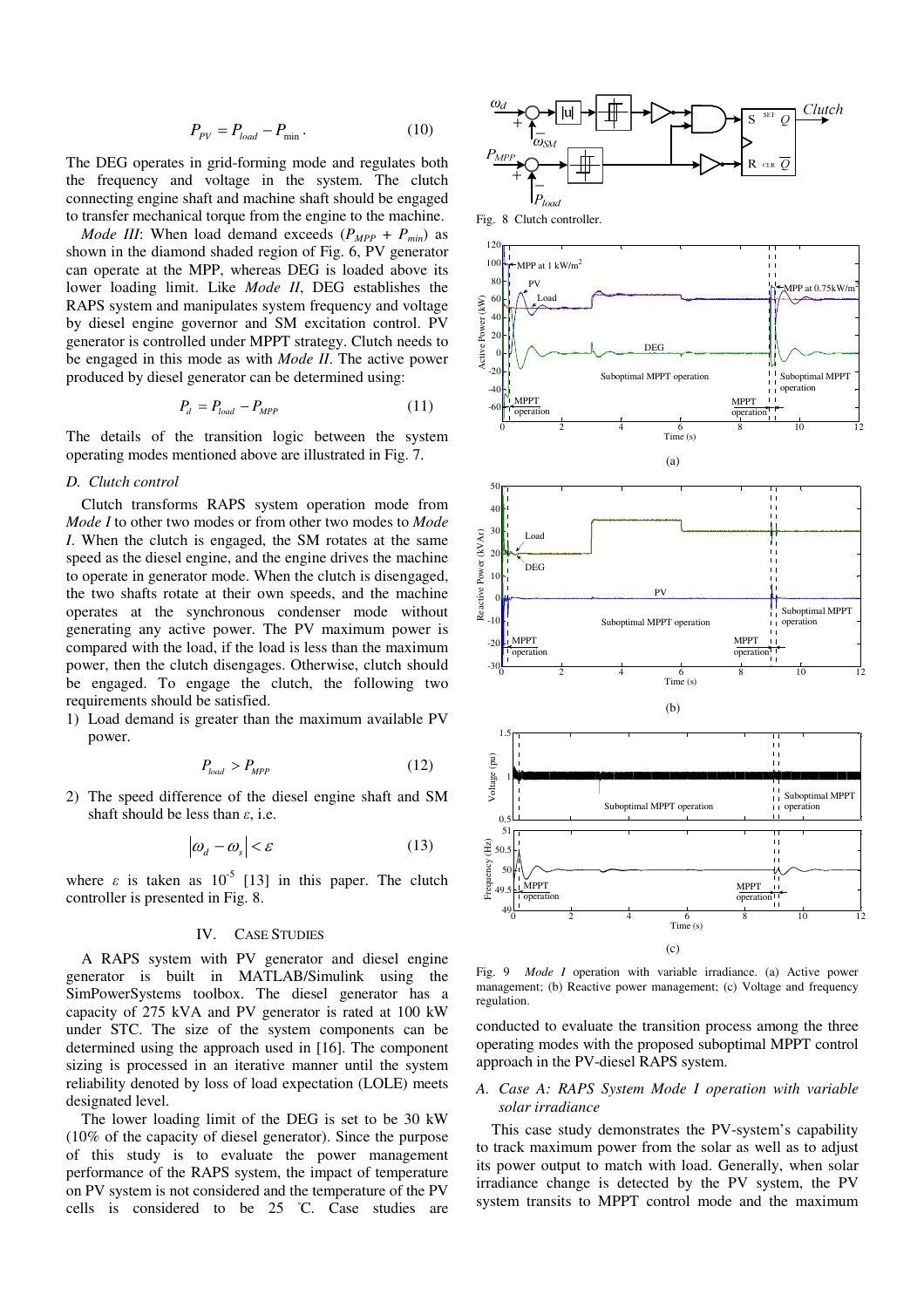available power can be determined. If the maximum power is higher than the load, then the PV system lowers its power output accordingly. The simulation starts with a solar irradiance of 1 kW/m<sup>2</sup> and the total load of 50 kW + j 20 kVAr. The MPP is detected as 100 kW which is above the load active power. Hence, the RAPS system transits to operate in suboptimal MPPT mode at around  $t = 0.2$  s. The PV supplies all the active power demand of the load while maintaining system frequency, hence the active power output of the DEG is zero as shown in Fig. 9-(a). The load changes to 65 kW + j 35 kVAr at  $t = 3$  s and is lowered by 5 kW + j 5 kVAr at  $t = 6$  s. The load is accurately tracked by the generation in the process until solar irradiance lowers to 0.75  $kW/m<sup>2</sup>$  at t = 9 s. The PV senses the MPP again and returns to suboptimal MPPT operation mode as the available maximum solar power is around 75 kW, which is still larger than active power demand of the load. As it can be seen in Fig. 9-(b), the DEG supplied all the reactive power demand in the RASPS system by running at the SC mode during the 12 s time period. Fig. 9-(c) shows that the voltage is regulated in the range of  $(1 \pm 0.05)$  pu and frequency is within  $(50 \pm 1.0)$  Hz.

#### *B. Case B: RAPS System operating mode transition between Mode I and Mode II*

In this case study, the RAPS system operates originally in *Mode I* with a load of 85 kW + j 35 kVAr and solar irradiance is 1 kW/m<sup>2</sup>. At t = 6 s, the load increases by 20 kW. Since the load active power exceeds the maximum power from the PV system while the power gap between the load and the PV generation is lower than the designated minimum loading level of the DEG, the RAPS system should operate in *Mode II* to improve DEG efficiency and the life time. That is, the PV system is deliberately manipulated to operate at a suboptimal MPP to ensure minimum loading level is assigned to the DEG. As shown in Fig. 10-(a), the PV generator supplies 75 kW while the DEG is loaded at 30 kW after the transit period. Another load of  $5 \text{ kW} + 15 \text{ kVAr}$ is added into the system at  $t = 13$  s. The PV system increases the power output to meet the extra load and the DEG maintains its power output at 30 kW. At  $t = 16$  s, load returns to the original level  $(85 \text{ kW} + i 35 \text{ kVAr})$  and the RAPS system transits back to *Mode I*. Similar to *Mode I*, reactive power of the system is totally supplied by the DEG as illustrated in Fig. 10-(b).

Fig. 10-(c) presents the system voltage and frequency. The transition has an insignificant impact on the voltage, but frequency during the transition from *Mode I* to *Mode II* goes through a transient process. The frequency decreases when load becomes higher than generation until the DEG is started to eliminate the power gap. The detailed SM and DEG operation during the transition process is illustrated in Fig. 10-(d). At  $t = 6$  s, the clutch engaging condition (12) is fulfilled. At this stage, the cranking system is usually switched on to raise the engine speed to firing speed. Firing speed is taken to be 0.3 pu in this study. In order to simplify the simulation of cranking process, the diesel engine is running at firing speed rather than being shut down when it is not driving the SM, and a time delay of 0.5 s is added to represent the cranking time period [13]. Hence, the diesel engine is fired at  $t = 6.5$  s and the speed increases under the control of diesel governor. Meanwhile, since the PV generation is not enough to power load, the inertial energy

stored in the SM's rotating mass releases, and SM speed deceases. At  $t = 7.8$  s, the clutch engaging requirement (13) is also satisfied and the clutch engages. Afterwards, the diesel engine and the SM operate at the same speed and recover the rotational speed to nominal value. During the transition period, in order to minimise the frequency excursion, PV is controlled to operate at the MPPT mode to eject as much energy as possible, which can be seen from Fig. 10-(a).



Fig. 10 Operation mode transition between *Mode I* and *Mode II*. (a) Active power management; (b) Reactive power management; (c) Voltage and frequency regulation; (d) Transition period.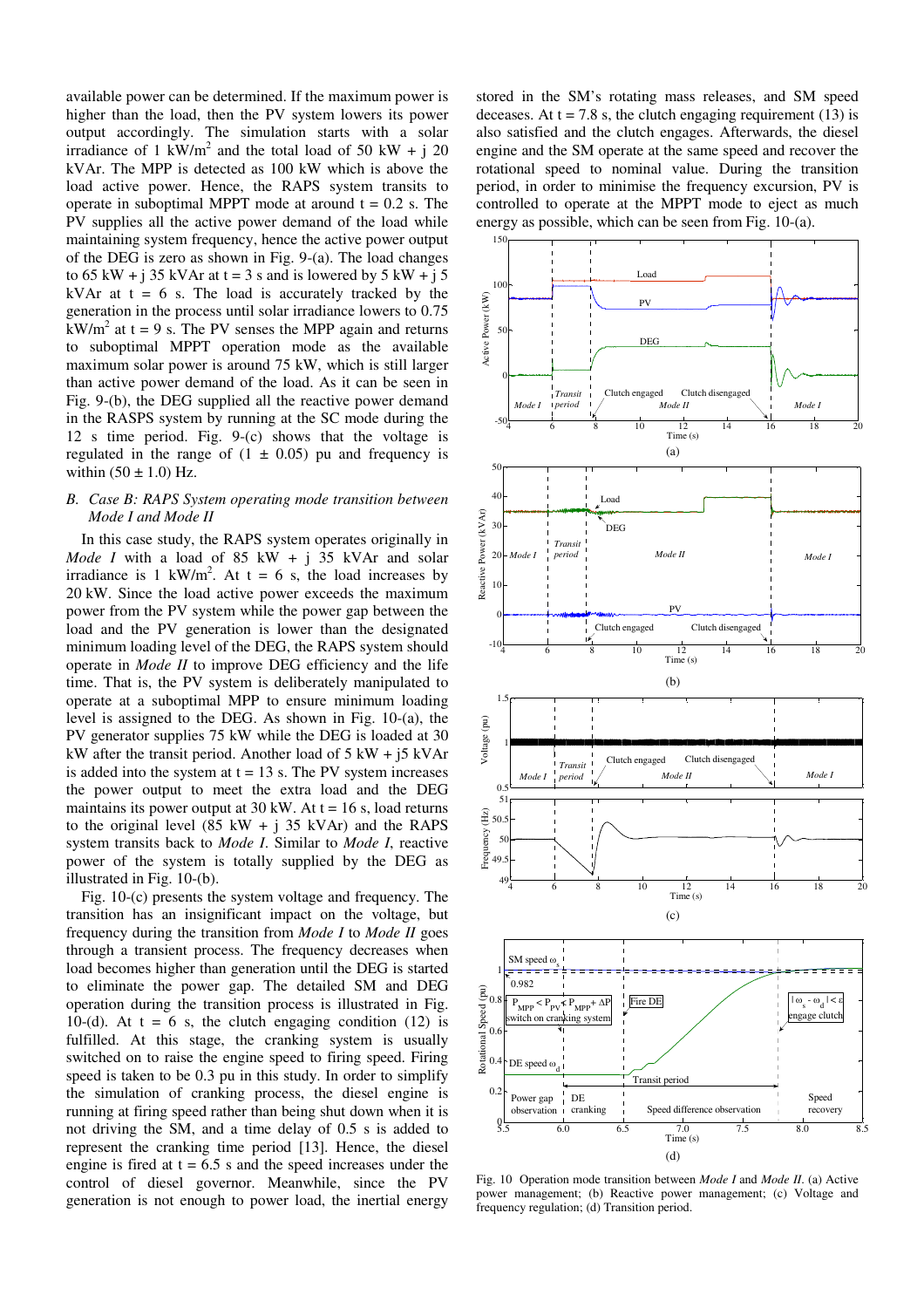

Fig. 11 Operating mode transition between *Mode I* and *Mode III*. (a) Active power management; (b) Reactive power management; (c) Voltage and frequency regulation.

#### *C. Case C: RAPS System operating mode transition between Mode I and Mode III*

Similar to the transition between *Mode I* and *Mode II*, SM transits between synchronous condenser mode and generator mode when the system transits between *Mode I* and *Mode III*. The only difference is that MPPT strategy is applied only during the transit period from *Mode I* to *Mode II,* and suboptimal MPPT approach is used when the clutch is engaged. However, the MPPT control strategy is applied during transit period from Mode I to *Mode III* as well as under Mode *III* operation.

As it can be seen from Fig. 11-(a), the simulation is also started with the load  $85$  kW +  $i35$  kVAr. Hence, the system operates in *Mode I* at the beginning as similar to *Case B*. At t  $= 6$  s, the load demand increases to 135 kW + j35 kVAr. The active power demand is more than the addition of the maximum PV generation, and designated value of the minimum loading level for the DEG. The system goes through the transition process and then operates in Mode *III*. The PV generates maximum power (i.e. 100 kW) through the MPPT control and maintains the power output even when a load of 5 kW +  $\frac{1}{2}$  5 kVAr is added to the system at t = 13 s.

With frequency control, the DEG shifts its power output to fulfil the power gap between the load demand and the PV generation. After  $t = 16$  s, the PV system is controlled to operate in *Mode I* when the load is reduced to 85 kW + j 35 kVAr. Fig. 11-(b) indicates that the reactive power is managed as expected, i.e. PV generator injects no reactive power and the DEG produces the entire reactive power requirement for the RAPS system. Similar to *Case B*, frequency deviation occurs during the transition period from *Mode I* to *Mode III* due to the lack of energy resources as presented in Fig. 11-(c).

#### *D. Case D: RAPS System operating mode transition between Mode II and Mode III*

The RAPS system transits from *Mode II* to *Mode III* if condition (10) is met. Under these two operation modes, DEG plays grid-forming role and no change is required for the DEG control. With regard to the PV, it operates under suboptimal MPPT condition in *Mode II*. The MPPT control can be implemented in *Mode III* to extract maximum power from the solar-PV while the minimum loading level can be guaranteed for the DEG. As shown in Fig. 12-(a), the system is originally loaded at  $120$  kW +  $i40$  kVAr. When the load increases by 20 kW +  $j5$  kVAr, the PV transits to operate in MPPT strategy and export 100 kW power under the irradiance of  $1 \text{ kW/m}^2$  and maintains the maximum power output until the system transits back to *Mode II* at  $t = 22$  s, when load changes to the original level. The DEG supplies power to fulfil the power gap between load and PV generation. The active power output of the DEG is 40 kW during 16s to19 s, and increases to 45 kW during 19 s to 22 s when a load of  $5 \text{ kW} + j0 \text{ kVAr}$  is added to the system. After transiting back to *Mode II*, the DEG provides designated minimum active power (30 kW). As with other cases, it can be concluded from Fig. 12-(b) that the DEG supplies reactive power for the whole system. Under the regulation of the DEG, frequency and voltage fluctuations are manipulated in a narrow range as indicated by Fig 12-(c).